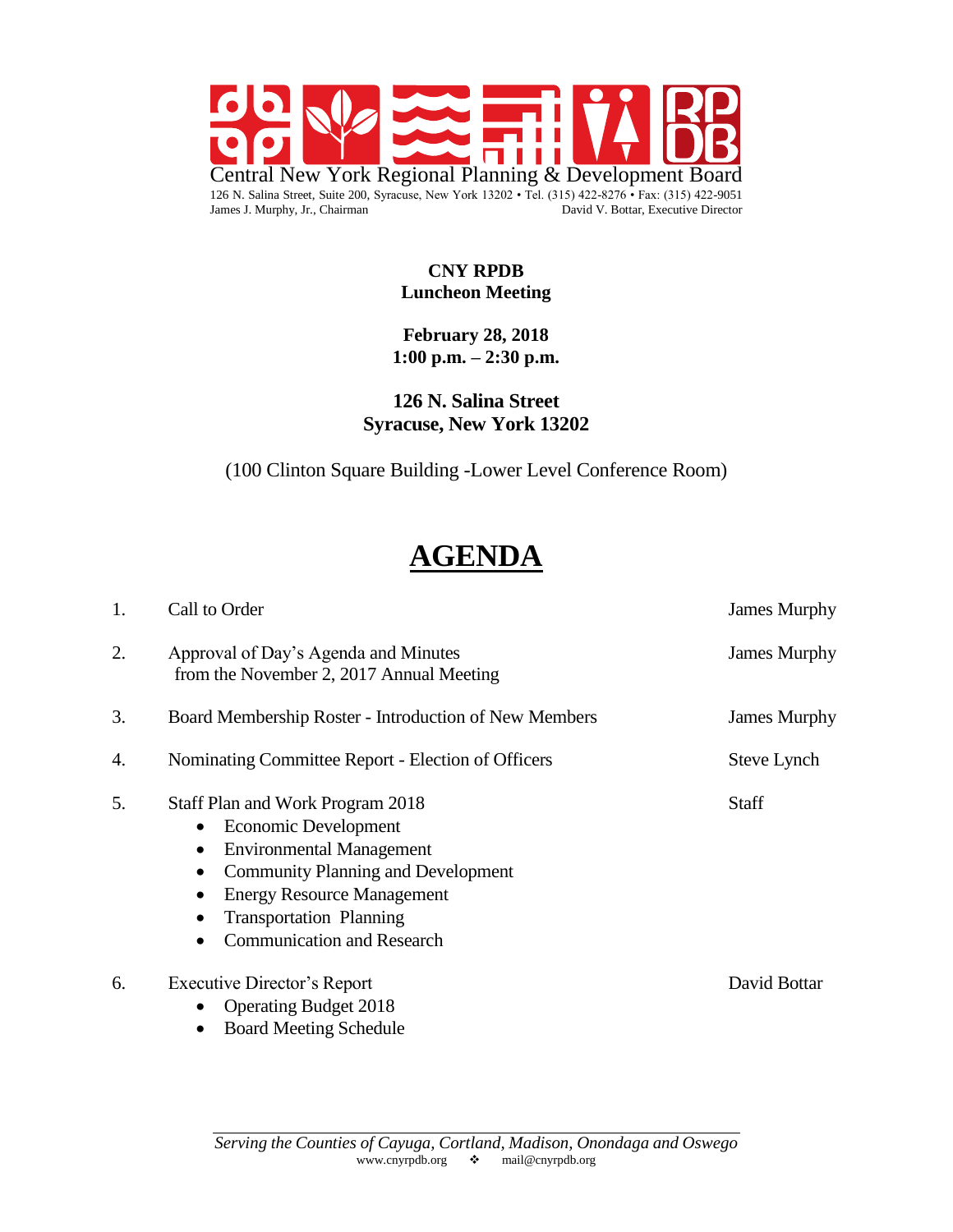- 7. Old/New Business James Murphy
	- Appointments
- -CNY Enterprise Development Corporation -SMTC Policy Committee
- 8. Adjournment James Murphy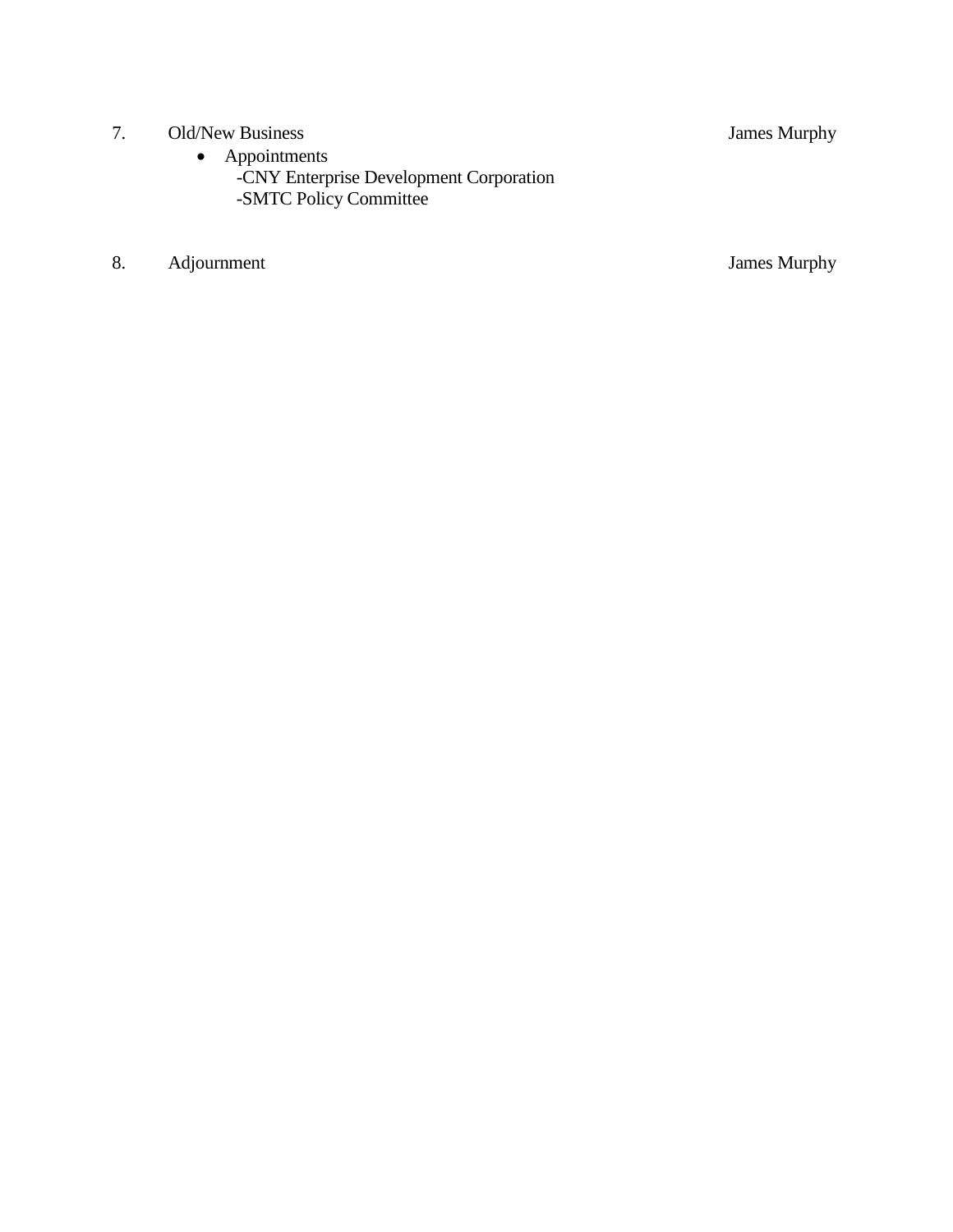

Central New York Regional Planning & Development Board 126 N. Salina St., 100 Clinton Square, Suite 200, Syracuse, New York 13202 • Tel. (315) 422-8276 • Fax: (315) 422-9051 Kathleen A. Rapp, Chair David V. Bottar, Executive Director

# **MINUTES**

# **Central New York Regional Planning and Development Board Board of Directors Meeting February 28, 2018**

#### **ATTENDANCE**

**Board Members:** Cynthia Aikman, Pamela Caraccioli, Dan Dineen, Shawn Doyle, Kipp Hicks, Scott Ingmire, Cydney Johnson, Don Jordan, David Knapp, Steven Lynch, John McBride, Joseph Magliocca, Mary A. Messinger, James Murphy, Christopher Newell, Sandra Price, Morris Sorbello, Michael Todd, Michael Treadwell, and Justin Woods.

**Staff:** David Bottar, Jeanie Gleisner, Bruce Keplinger, Janet Neumann, Debbie Phillips, Mike Rosanio, Anne Saltman, and Amanda Mazzoni.

#### **1. CALL TO ORDER**

James Murphy called the meeting to order at 1:20 pm at the offices of the Central New York Regional Planning and Development Board.

#### **2. APPROVAL OF MEETING AGENDA AND MINUTES**

A motion was introduced and seconded to accept the agenda and minutes (11/2/17) as presented; the motion was approved unanimously.

#### **3. BOARD MEMBERSHIP AND INTRODUCTION OF NEW MEMBERS**

Mr. Murphy directed member's attention to a schedule that listed the Board membership roster for 2018. In referencing this document, Mr. Murphy introduced several new Board members that were in attendance including Kipp Hicks, David Knapp, John McBride, Joseph Magliocca, Sandra Price, and Justin Woods.

#### **4. NOMINATING COMMITTEE REPORT**

The next item discussed on the agenda was a Nominating Committee report presented by Steve Lynch. Mr. Lynch referenced a memorandum dated 2/16/18 which listed the members of the Nominating Committee and noted that the Nominating Committee held a conference call meeting on February 15, 2018 during which the following members were nominated to serve as offices of the CNY RPDB for 2018: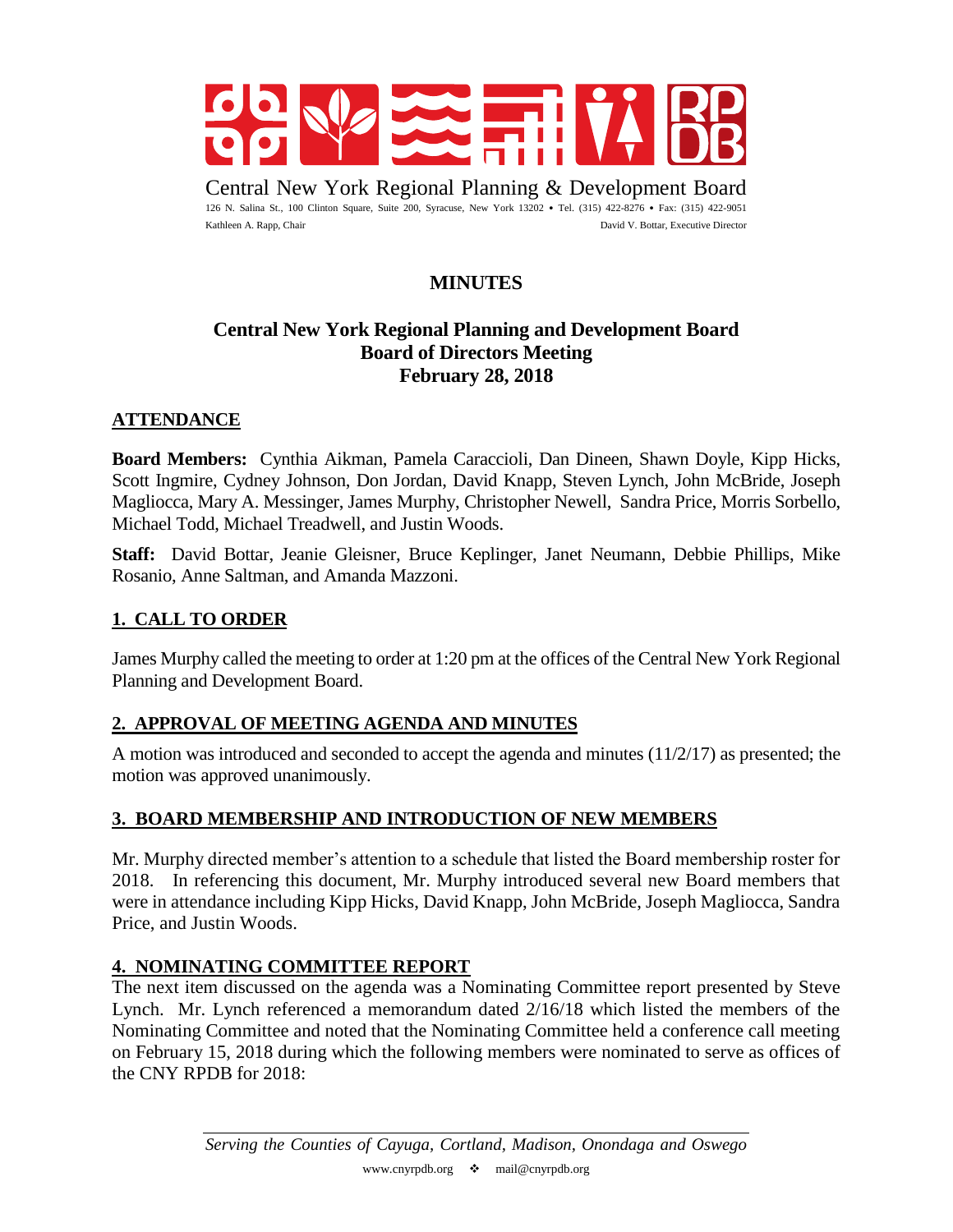Chairman: James J. Murphy, Cortland County Vice Chair: L. Michael Treadwell, Oswego County Vice Chair: Don M. Jordan, Onondaga County Vice Chair: Mary A. Messinger, Madison County Secretary/Treasurer: Paul Pinckney, Cayuga County

Following a review, a motion was introduced and seconded to accept the Nominating Committee report and recommendation for officers of the CNY RPDB for 2018; the motion was approved unanimously.

#### **4. STAFF PLAN AND WORK PROGRAM FOR 2018**:

The next item discussed on the agenda was a memorandum dated 1/5/18 which outlined the agency's proposed staff and work program for 2018. Following a review of this document, Mr. Bottar directed member's attention to a power point presentation which served as the general outline for presentations from the agency's program managers and staff about the planned work program for 2018.

Mike Rosanio was introduced and provided a summary of the planned economic development program. Mr. Rosanio noted the program will continue to consist of several key elements including project development, regional marketing and business recruitment, small business financing, completion of a wetland mitigation banking feasibility study, and updating the project priority list in the CNY Comprehensive Economic Development Strategy. In reviewing these program activities, Mr. Rosanio highlighted two new initiatives the agency will be administering including the NYS Job Development Authority (JDA) Agriculture Business Loan Program and the NYS Department of Agriculture and Markets Grown and Certified Producers Grant Program.

Anne Saltman was introduced and provided a summary of the environmental program for 2018. Ms. Saltman noted the program will consist of five main components including watershed planning, grants assistance and management, stormwater and floodplain management, regional coordination, education, outreach, and training, and water resource data collection and analysis. Ms. Saltman noted that the agency has received two new grant awards to support this work plan including funding for an update to the Oneida Lake Watershed (EPA 9-Element) Management Plan and implementation of a demonstration program in partnership with the Cayuga Lake Intermunicipal Organization.

Jeanie Gleisner was introduced and provided a summary of the proposed comprehensive planning program in 2018. In discussing this program, Ms. Gleisner noted that staff will be working on the implementation of Phase II of the CNY Regional Recreation and Heritage Plan, which will provide pre-development site planning and design work to support various building renovations, streetscape improvements, public waterfronts developments, and recreation infrastructure improvements in strategic locations around the region.

Ms. Gleisner continued her remarks by noting that staff will also be working on several other community initiatives including a Walkable Owasco, Skaneateles Eastern Gateway Land Use Plan, Selkirk Point Revitalization and Redevelopment Master Plan, and the recently funded NYS Restore project in the City of Oneida. Ms. Gleisner concluded her remarks by noting that staff is continuing to work with representatives from Oswego County on efforts regarding Eastern lake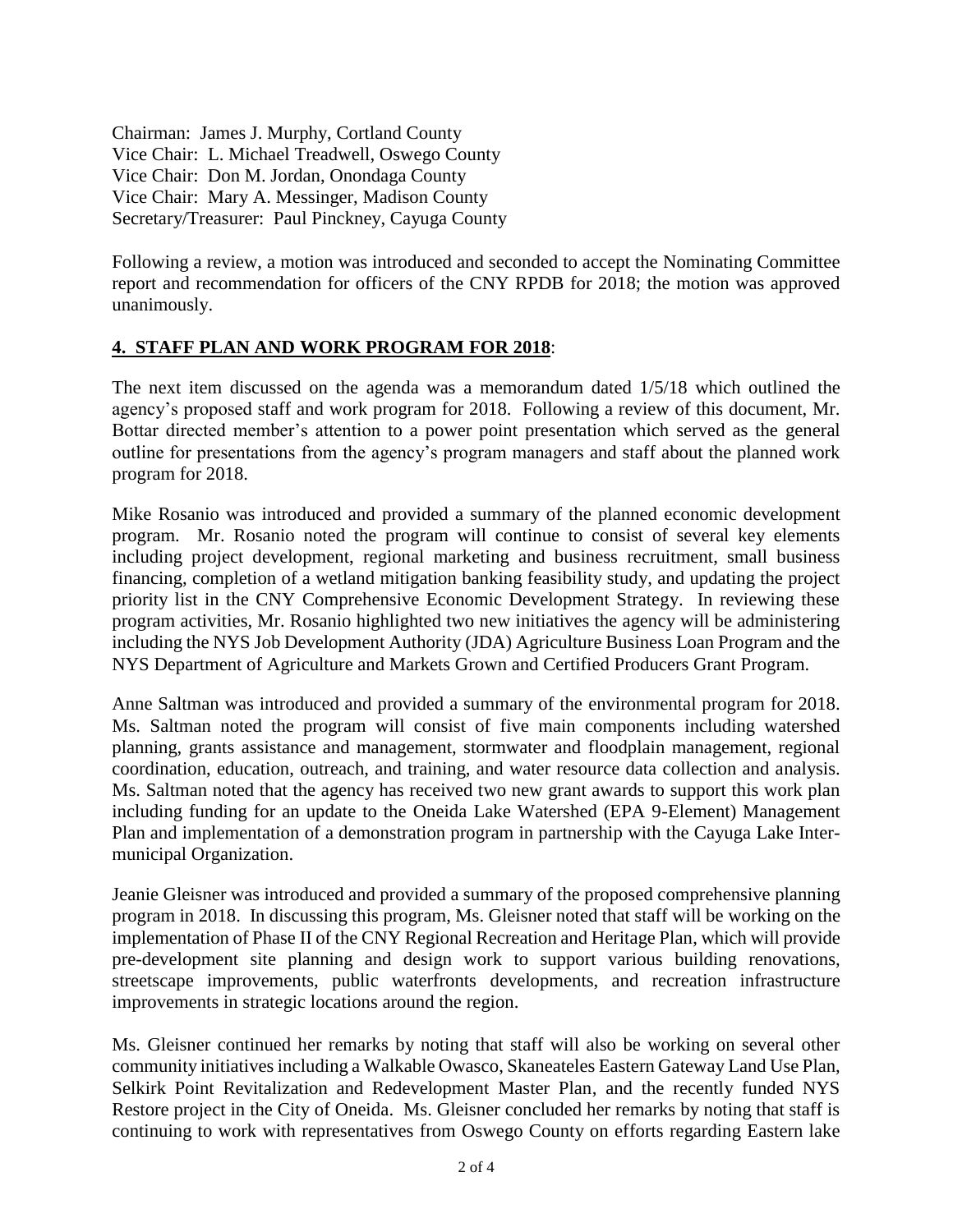Ontario National Maritime Sanctuary nomination which is currently under review for designation by NOAA Office of Marine Sanctuaries.

Amanda Mazzoni was introduced and provided a summary of planned activities in the agency's energy program for 2018. Ms. Mazzoni noted that staff will continue to support municipalities involved in the SolarizeCNY municipal procurement program in partnership with Abundant Solar Energy. Ms. Mazzoni also noted that staff will continue to provide technical assistance and support to municipalities related to NYSERDA's Clean Energy Communities program, a program that provides technical assistance, education and outreach, community certification, and grant funds to municipalities who pursue clean energy high impact actions. It was also noted that staff would continue to provide assistance to municipalities in CNY who are interested in converting streetlights to LED technology through the CNY Bright Lights program.

Ms. Mazzoni also explained that staff will continue to provide assistance to municipalities looking to adopt Energize NY PACE financing. Also noted were staff efforts on a NY Prize Stage 2 Microgrid Feasibility Study. Ms. Mazzoni concluded her program summary by noting work that is being done on the USDA Community Wind Feasibility Study in the Town of Fabius.

Mr. Bottar concluded the staff presentations regarding the agency's planned work program for 2018 by noting staff efforts to support the Syracuse Metropolitan Transportation Council, work that is being directed to the NYS Department of Transportation I-81 Opportunity initiative, development of an inland port rail freight center, and ongoing work regarding plans for a comprehensive recreation trail network in Central New York. Also noted were the resources available through the agency's communication and research programs to support planning efforts throughout the five-county region.

Following a discussion, a motion was introduced and seconded to accept the staff and work program for 2018 as presented by staff; the motion was approved unanimously.

## **6. EXECUTIVE DIRECTOR'S REPORT**

Mr. Bottar began his report by referencing a schedule dated 1/30/18 which presented a proposed operating budget for the agency for 2018. In presenting the budget, Mr. Bottar noted that revenues for the year are projected total \$4,886,016, including the CNY RPDB fund revenue of \$3,451,102 and SMTC fund revenue of \$1,434,914. Total expenses for the year were projected to total \$5,009,888. Mr. Bottar noted the proposed budget has an operating deficit of \$123,872, which will be addressed through the use of agency fund reserves. Following a review, a motion was introduced and seconded to approve the budget as presented; the motion was approved unanimously.

Mr. Bottar continued his remarks by referencing a schedule regarding the board meeting schedule and potential topics for discussion in 2018. Reference was also made to a memorandum dated 2/16/18 regarding the Chair's appointment of several new members to the board of directors of the CNY Enterprise Development Corporation – a non-profit corporation established by and affiliated with the CNY RPDB. Persons appointed to fill vacant positions on this board included Cydney Johnson and Morris Sorbello. Also noted was the appointment of Bea Gonzalez to serve as the CNY RPDB's representative on the Syracuse Metropolitan Transportation Council's Policy Committee and David Bottar to serve on the SMTC Planning and Executive Committees.